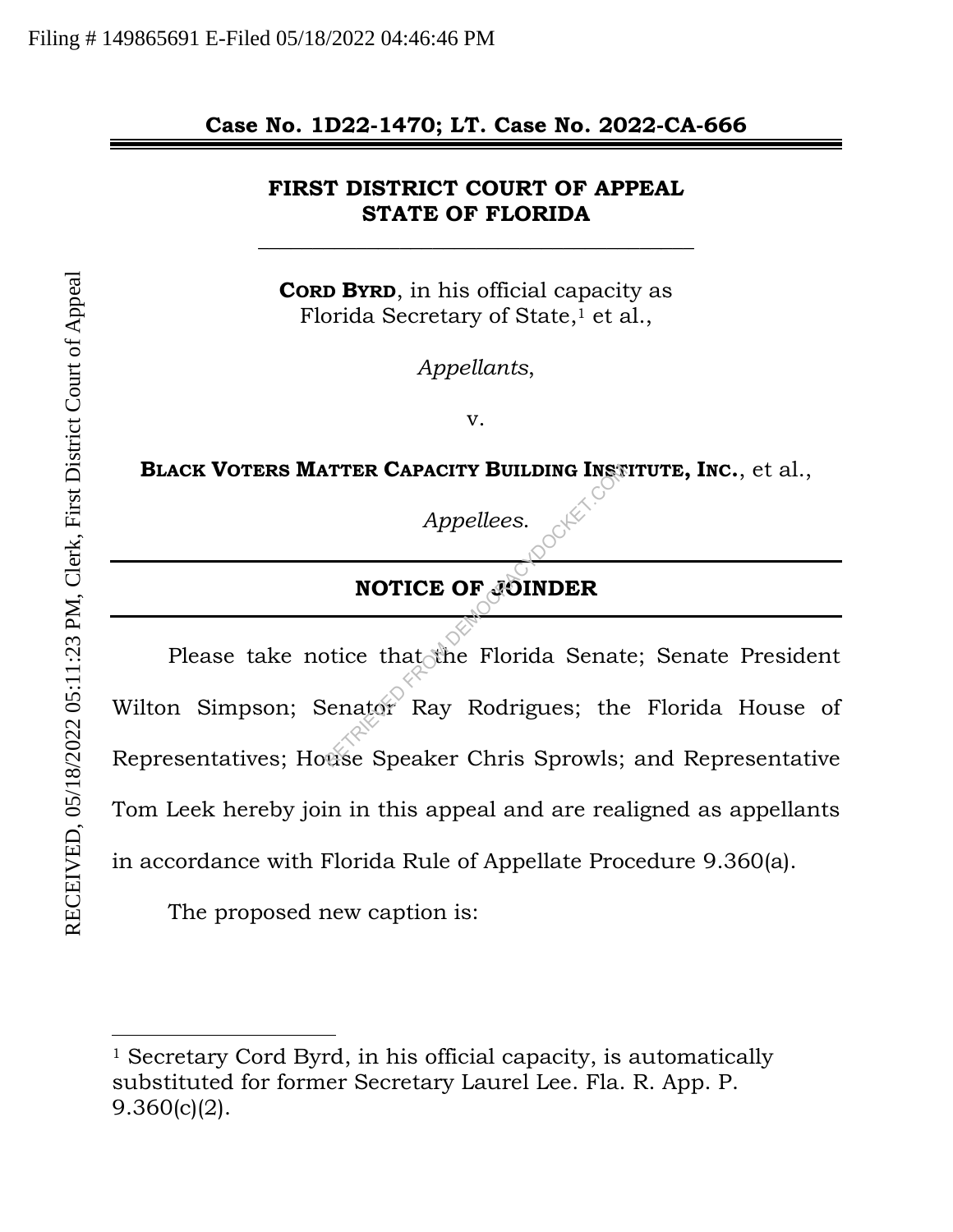CORD BYRD, in his official capacity as Florida Secretary of State; the FLORIDA SENATE; WILTON SIMPSON, in his official capacity as the President of the Florida Senate; RAY RODRIGUES, in his official capacity as Chair of the Senate Committee on Reapportionment; the FLORIDA HOUSE OF REPRESENTATIVES; CHRIS SPROWLS, in his official capacity as the Speaker of the Florida House of Representatives; and TOM LEEK, in his official capacity as Chair of

the House Redistricting Committee,

### *Appellants*,

v.

BLACK VOTERS MATTER CAPACITY BUILDING INSTITUTE, INC.; EQUAL GROUND EDUCATION FUND, INC.; LEAGUE OF WOMEN VOTERS OF FLORIDA, INC.; LEAGUE OF WOMEN VOTERS OF FLORIDA EDUCATION FUND, INC.; FLORIDA RISING TOGETHER; PASTOR REGINALD GUNDY; SYLVIA YOUNG; PHYLLIS WILEY; ANDREA HERSHORIN; ANAYDIA CONNOLLY; BRANDON P. NELSON; KATIE YARROWS; CYNTHIA LIPPERT; KISHA LINEBAUGH; BEATRIZ ALONSO; GONZALO ALFREDO PEDROSO; and ILEANA CABAN, EDUCATION FUND, INC.; LEAGUE<br>RIDA, INC.; LEAGUE OF WO.<br>ION FUND, INC.; FLORIDA R<br>LD GUNDY; SYLVIA YOUNG;<br>HORIN; ANAYDIA CONNOLL<br>TIE YARROWS, CYNTHIA LIP<br>BEATRIZ ALONSO; GONZAl<br>EDROSO; and ILEANA CABA

*Appellees*.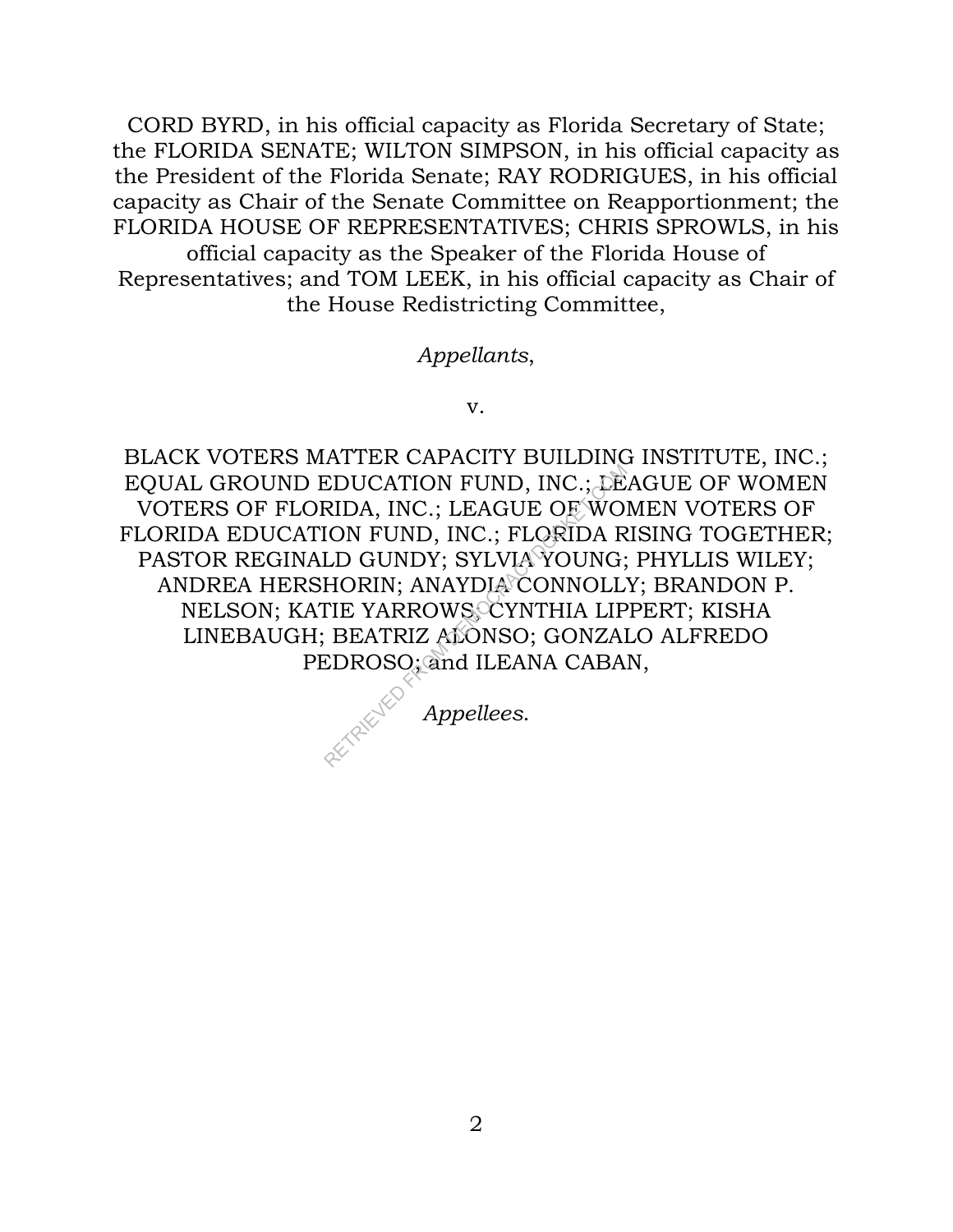## Respectfully submitted,

#### */s/Andy Bardos*

ANDY BARDOS Fla. Bar. No. 822671 **GRAYROBINSON, P.A.**  301 South Bronough Street Suite 600 Tallahassee, FL 32302 (850) 577-9090 *Andy.Bardos@gray-robinson.com Vanessa.Reichel@gray-robinson.com* 

*Counsel for House Appellants* 

## */s/Daniel E. Nordby*

DANIEL E. NORDBY Fla. Bar No. 14588 GEORGE E. MEROS, JR. Fla Bar. No. 263321 TARA R. PRICE Fla Bar. No. 98073 **SHUTTS & BOWEN LLP**  215 South Monroe Street Suite 804 Tallahassee, FL 32301 (850) 241-1717 *DNordby@shutts.com GMeros@shutts.com TPrice@shutts.com MMontanaro@shutts.com CHill@shutts.com* 

CARLOS REY Florida Bar No. 11648 JASON ROJAS Florida Bar No. 640001 **FLORIDA SENATE** 404 South Monroe Street Tallahassee, FL 32399 (850) 487-5855 *Rey.Carlos@flsenate.gov Rojas.Jason@flsenate.gov*

*Counsel for Senate Appellants* 

RETRIEVED FROM DEMOCRAL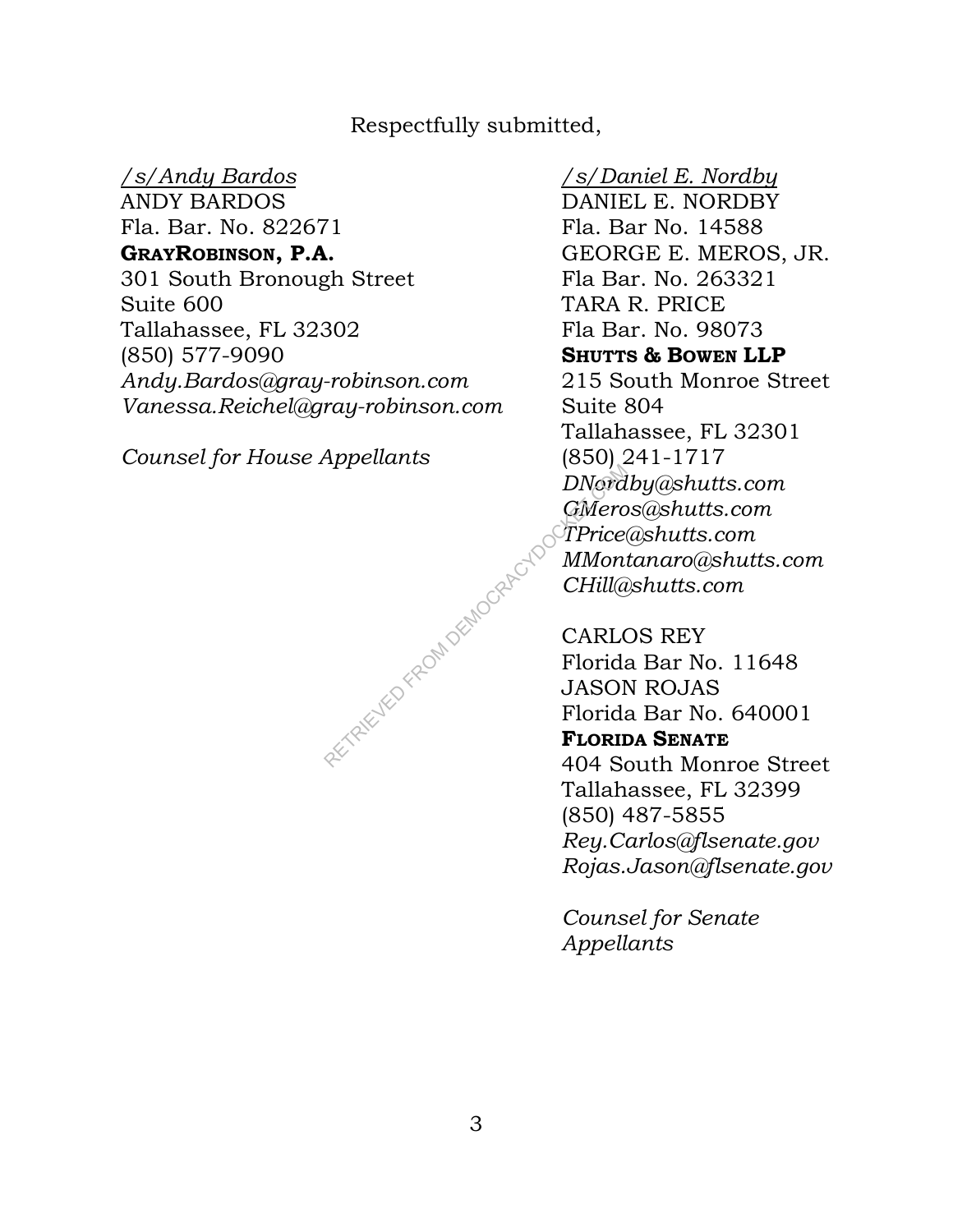## **CERTIFICATE OF SERVICE**

I HEREBY CERTIFY that a true and correct copy of this Notice

was filed with the Florida Courts E-Filing Portal and electronically

served on May 18, 2022, to:

Frederick S. Wermuth Thomas A. Zehnder **KING, BLACKWELL, ZEHNDER & WERMUTH, P.A.**  P.O. Box 1631 Orlando, Florida 32802 fwermuth@kbzwlaw.com tzehnder@kbzwlaw.com *Counsel for Plaintiffs*  LECHTOCKET.COM

John M. Devaney **PERKINS COIE LLP**  700 Thirteenth Street N.W., Suite 600

Washington, D.C. 20005 jdevaney@perkinscoie.com *Counsel for Plaintiffs* 

Christina A. Ford Joseph N. Posimato $\mathcal{P}$ **ELIAS LAW GROUP LLP**  10 G Street NE, Suite 600 Washington, D.C. 20002 cford@elias.law jposimato@elias.law *Counsel for Plaintiffs* 

Ashley Davis Bradley R. McVay **FLORIDA DEPARTMENT OF STATE**  R.A. Gray Building, Suite 100 500 South Bronough Street Tallahassee, FL 32399